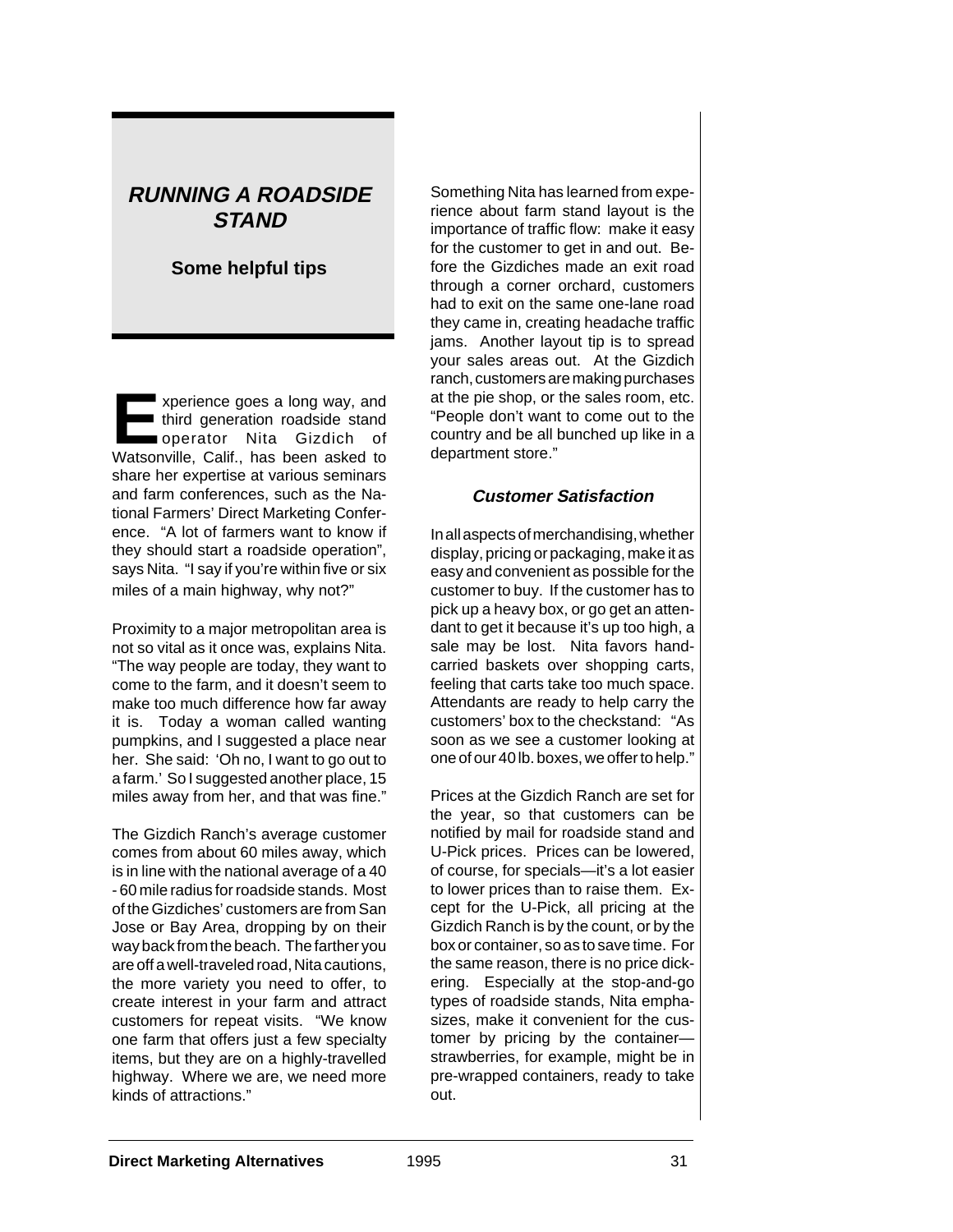The biggest advertisement for the Gizdich Farm, is word-of-mouth, the intangible "extra" that seems to make businesses sink or swim. One way to show customers that you've got quality is to let them sample it. "We'll hand out samples of our juice," says Nita, "and the customers say: 'Oh, that tastes so good-we'll take a gallon'." In addition, boxes in the sales room will say 'Sample One', and contain samples of the nine apple varieties offered by the ranch. "People walk in here with no idea of which kind of apple they'd like to buy," says Nita. "Sampling lets them find out."

By the same token, Nita looks for sales people who enjoy talking to people. "People want you to sell them," she says. "They may not know a lot about some of the produce you offer, but if you can explain what it is and how they can use it, they'll end up buying. After we explain the varieties of apples and how they're used, for example, they may end up buying one kind for eating, others for cooking.

Besides the constant feedback Nita gets from talking and listening to customers, she sometimes does more formal surveys, such as asking each customer if they saw a recent ad. One survey revealed that almost no one had seen an ad placed in a major metropolitan newspaper. "The larger the newspaper, the worse it is for our ad," concludes Nita 'it just gets lost." The ads in smaller, local newspapers seemed to draw well.

## **Farm Festival**

At a recent farm conference, Nita gave a seminar entitled "How To Design a Farm Festival For Expansion of Your Clientele." If you feel you're too small to hold a festival yourself, she told her audience, get together with two or three other farm families. One may raise strawberries, another apples, while another does pottery etc., so that together you can have a "Country Farm" festival.

Picking up a tip from an East Coast grower, Nita got together with some neighboring farms, and notified the media shortly before pick-yourself strawberry time that they were planting the whip-cream out amongst the strawberries, which would be ready to harvest in two weeks. The media loved it, and came out to take pictures of the farmers putting whip-cream on the strawberry plants. Customers loved it too, and were given little cups of whipped cream and shortcake as they came up to the U-Pick checkstand with their strawberries. Customers were given also red, strawberry-shaped balloons, stamped with the farm logo. "This is a way not only to have a fun and festive time with customers, but to get the media out and advertise the farm," says Nita.

"Have a theme", advises Nita, and she gives the example of a farm which arranged a Halloween Pumpkin festival around different "story book areas", such as a haunted house, the witch and big black cat. While Halloween-pumpkin festivals are probably the most popular of seasonal festivals, Nita emphasizes that other harvest festivals are nice, too—if you raise grapes, make it a grape harvest festival. California's largest single festival just miles away from the Gizdich Ranch, is the Gilroy Garlic Festival, which draws thousands of people each year to sample the hundreds of garlic recipes.

Make the festival special by offering the customer something. If it's sweet corn time, have a sweet corn roast—give the city dweller a special reason to come out to the farm. Vary it each year— "next year we'll have square dancers" so that they'll want to come back each year.

The advantage of having a harvest festival Nita explains, is that they generate new customers. Studies show that about 20% of roadside stand or farm-attraction customers are lost each year; some move away, or pass away, go down the